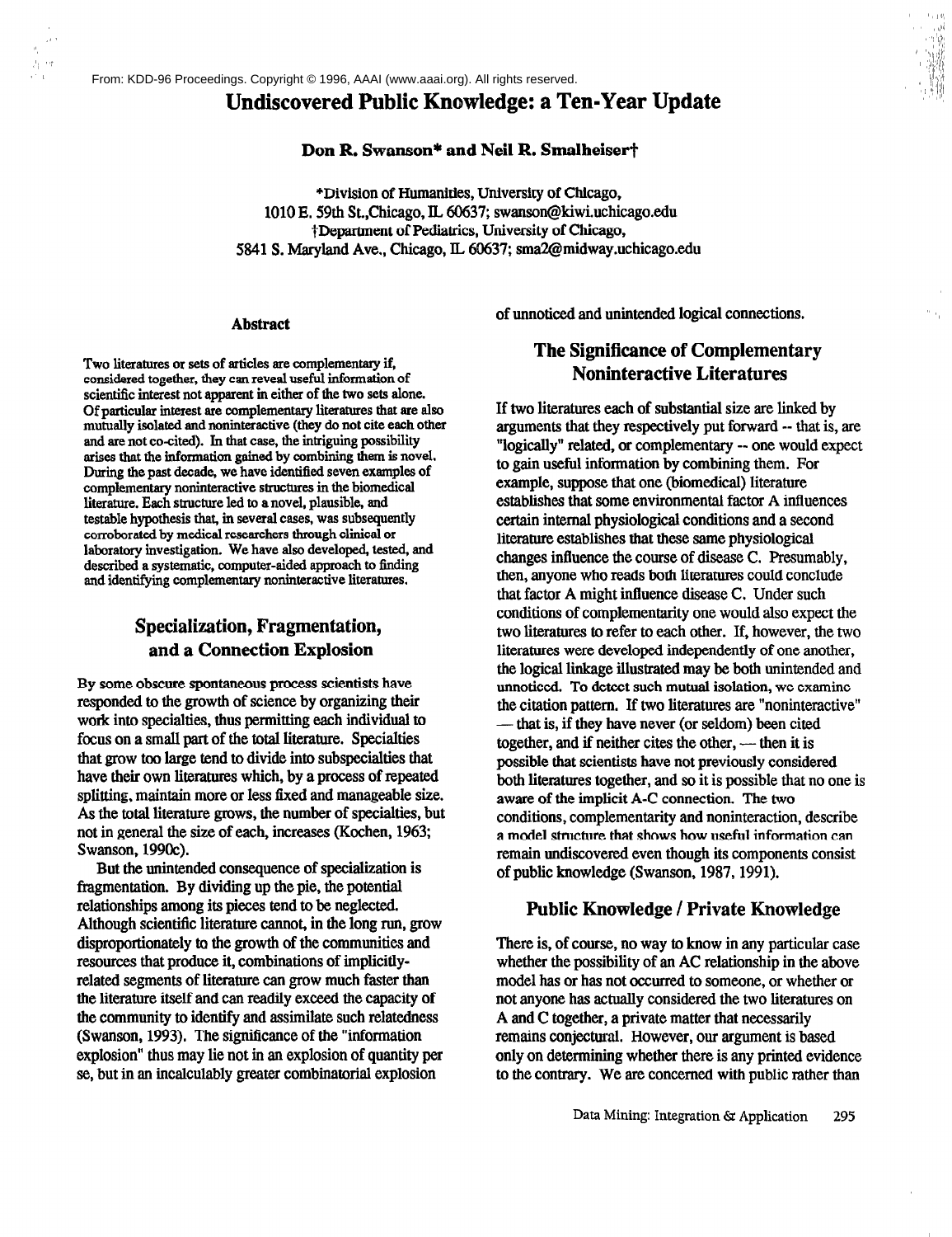private knowledge -- with the state of the record produced rather than the state of mind of the producers (Swanson, 1990d). The point of bringing together the AB and BC literatures, in any event, is not to "prove" an AC linkage, (by considering only transitive relationships) but rather call attention to an apparently unnoticed association that may be worth investigating. In principle any chain of scientific, including analogic, reasoning in which different links appear in noninteractive literatures may lead to the discovery of new interesting connections.

"What people know" is a common understanding of what is meant by "knowledge". If taken in this subjective sense, the idea of "knowledge discovery" could mean merely that someone discovered something they hadn't known before. Our focus in the present paper is on a second sense of the word "knowledge", a meaning associated with *the products* of human intellectual activity, as encoded in the public record, rather than with the contents of the human mind. This abstract world of human-created "objective" knowledge is open to exploration and discovery, for it can contain territory that is subjectively unknown to anyone (Popper, 1972). Our work is directed toward the discovery of scientificallyuseful information implicit in the public record, but not previously made explicit. The problem we address concerns structures within the scientific literature, not within the mind.

# **The Process of Finding Complementary Noninteractive Literatures**

During the past ten years, we have pursued three goals: i) to show in principle how new knowledge might be gained by synthesizing logically- related noninteractive literatures; ii) to demonstrate that such structures do exist, at least within the biomedical literature; and iii) to develop a systematic process for finding them.

In pursuit of goal iii, we have created interactive software and database search strategies that can facilitate the discovery of complementary structures in the published literature of science. The universe or searchspace under consideration is limited only by the coverage of the major scientific databases, though we have focused primarily on the biomedical field and the MEDLINE database (8 million records). In 1991, a systematic approach to finding complementary structures was outlined and became apoint of departure for software development (Swanson, 1991). The system that has now taken shape is based on a 3-way interaction between computer software, bibliographic databases, and a human operator. The interaction generates information structures that are used heuristically to guide the search for promising complementary literatures.

The user of the system begins by choosing a question

or problem area of scientific interest that can be associated with a literature, C. Elsewhere we describe and evaluate experimental computer software, which we call ARROWSMITH (Swanson & Smalheiser, 1997), that performs two separate functions that can be used independently. The first function produces a list of candidates for a second literature, A, complementary to C, from which the user can select one candidate (at a time) as an input, along with C, to the second function. This first function can be considered as a computer-assisted process of problem-discovery, anissue identified in the AI literature (Langley, et al., 1987; p304-307). Alternatively, the user may wish to identify a second literature, A, as a conjecture or hypothesis generated independently of the computer-produced list of candidates.

Our approach has been based on the use of article titles as a guide to identifying complementary literatures. As indicated above, our point of departure for the second function is a tentative scientific hypothesis associated with two literatures, A and C. A title-word search of MEDLINE is used to create two local computer title-files associated with A and C, respectively. These files are used as input to the ARROWSMITH software, which then produces a list of all words common to the two sets of titles, except for words excluded by an extensive stoplist (presently about 5000 words). The resulting list of words provides the basis for identifying title-word pathways that might provide clues to the presence of complementary arguments within the literatures corresponding to A and C. The output of this procedure is a structured titledisplay (plus journal citation), that serves as a heuristic aid to identifying word-linked titles and serves also as an organized guide to the literature.

# **Seven Examples of Literature.Based Knowledge Synthesis**

The concept of "undiscovered public knowledge" based on complementary noninteractive literatures was introduced, developed, and exemplified in (Swanson, 1986a, 1986b). Since 1986, we have described six more examples, each representing a synthesis of two complementary literatures in which biomedical relationships not previously noted in print were brought to light. We describe also the hypotheses to which they have led, and the strategies we have followed in finding and identifying these structures (Swanson 1988, 1989a, 1989b, 1990a; Smalheiser & Swanson 1994, 1996). We identify these examples here in terms of A, B, and C, wherein associations between A and B are found in one literature and associations between B and C in another literature, leading us to draw certain inferences about a previously mreported association between A and C. In most cases we analyzed multiple B-terms for a given A and C. In the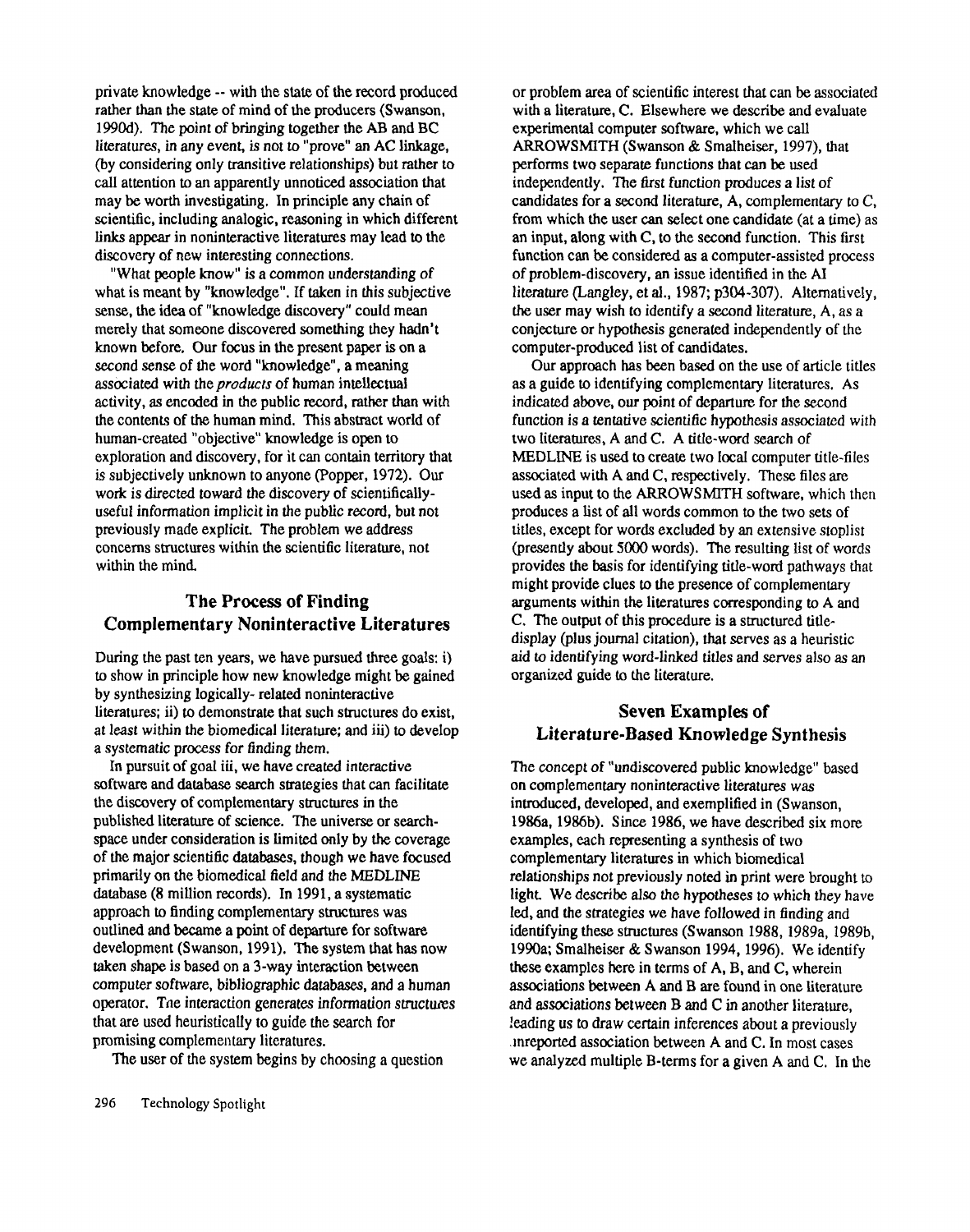following description we identify only  $A$  and  $C$ , and a few of the more important B-connections, along with the main conclusion or hypothesis to which we were led. Other authors have reviewed, extended, or assessed this work (Chen, 1993; Davies, 1989; Garfield, 1994; Gordon & Lindsay, 1996; Lesk, 1991; Spasser, in press).

#### Example 1, 1986: Dietary Fish Oils (A) and Raynaud's Disease  $(C)$

Dietary fish oils (esp. eicosapentaenoic acid) lead to certain blood and vascular changes (B) that are separately known to be beneficial to patients with Raynaud's disease. One B-linkage, for example, was: dietary eicosapentaenoic acid can decrease blood viscosity (B); abnormally high blood viscosity has been reported in patients with Raynaud's disease. (Swanson, 1986a, 1986b, 1987). The inference that fish oils may benefit Raynaud patients may be regarded as a successful prediction; two years after publication of the above analysis, the first clinical trial demonstrating such a beneficial effect of fish oil was reported by medical researchers (cited and discussed in Swanson, 1993).

#### Example 2, 1988: Magnesium Deficiency (A) and  $M$ igraine  $(C)$ .

B consists of eleven indirect connections, which led to a prediction that magnesium deficiency might be implicated in migraine headache. (Two such linkages are, for example: magnesium can inhibit spreading depression in the cortex, and spreading depression may be implicated in migraine attacks; magnesium-deficient rats have been used as a model of epilepsy, and epilepsy has been associated with migraine) (Swanson, 1988, 1989b). Since publication of that analysis, more than 12 different groups of medical researchers have reported a systemic or local magnesium deficiency in migraine or a favorable response of migraine patients to dietary supplementation with magnesium (cited and discussed in Swanson, 1993).

## Example 3, 1990: Arginine (A) and Somatomedin C  $(C)$ .

B consists of five physiologic associations leading to the inference that orally administered arginine may increase blood levels of somatomedin  $C$  (the latter being known to have a number of beneficial effects). For example, in fused arginine stimulates the release of growth hormone, and the latter in turn is known to increase blood levels of somatomedin C (Swanson, 1990a). Our inferences led to a proposal by medical researchers to conduct a clinical trial (discussed further in (Swanson, 1993)).

#### Example 4, 1994: Dietary Magnesium (A) and  $Neurologic Disease (C)$ .

Endogenous magnesium ions play a key role in regulating excitotoxicity mediated by the NMDA receptor  $(B)$ . Excitotoxicity in turn is thought to have an important role in various neurologic diseases. We suggested that the possible effect of manipulating exogenous (e.g. dietary) magnesium on brain function or neurologic disease merits investigation (Smalheiser & Swanson, 1994).

#### Example 5, 1995: Indomethacin (A) and Alzheimer's Disease (C)

In this example, the A and C literatures are neither disjoint nor noninteractive. Indeed, there is clinical and epidemiologic evidence that indomethacin may have a protective effect against Alzheimer's disease. However, we found certain indirect associations (B) between the two literatures that were not mentioned in the direct (A-C) literature, or elsewhere. One of these B-relationships in particular indicated that indomethacin, because of its<br>anti-cholinergic activity, could adversely affect Alzheimer patients by exacerbating cognitive dysfunction. Because this possibility apparently had not been previously reported, we brought it to the attention of neuroscientists (Smalheiser & Swanson, 1996).

## Example 6, 1995: Estrogen (A) and Alzheimer's Disease (C)

As in example 5, the A and C literatures are interactive; estrogen replacement therapy is reported to be associated with a lower incidence of Alzheimer's disease, but the mechanism of such an effect is unknown. We reported several previously-uninvestigated B-relationships. particularly one involving antioxidant activity, that appeared to merit investigation as possible explanations of this intriguing relationship (Smalheiser  $\&$  Swanson, in press).

## Example 7, 1996: Phospholipases (A) and Sleep  $(C)$

The A and C literatures are disjoint and noninteractive, but implicitly related through a set of substances (notably interleukin  $1 = DF$ , tumor necrosis factor and endo toxin/lipopolysaccharide) which are well known both to promote sleep and to stimulate one or more phospholipases. This study identified a list of agents whose effects on sleep are especially likely to involve phospholipases; and suggested several straightforward experimental tests of our hypothesis that phospholipases may be involved in endogenous pathways that regulate sleep (Smalheiser & Swanson, in preparation).